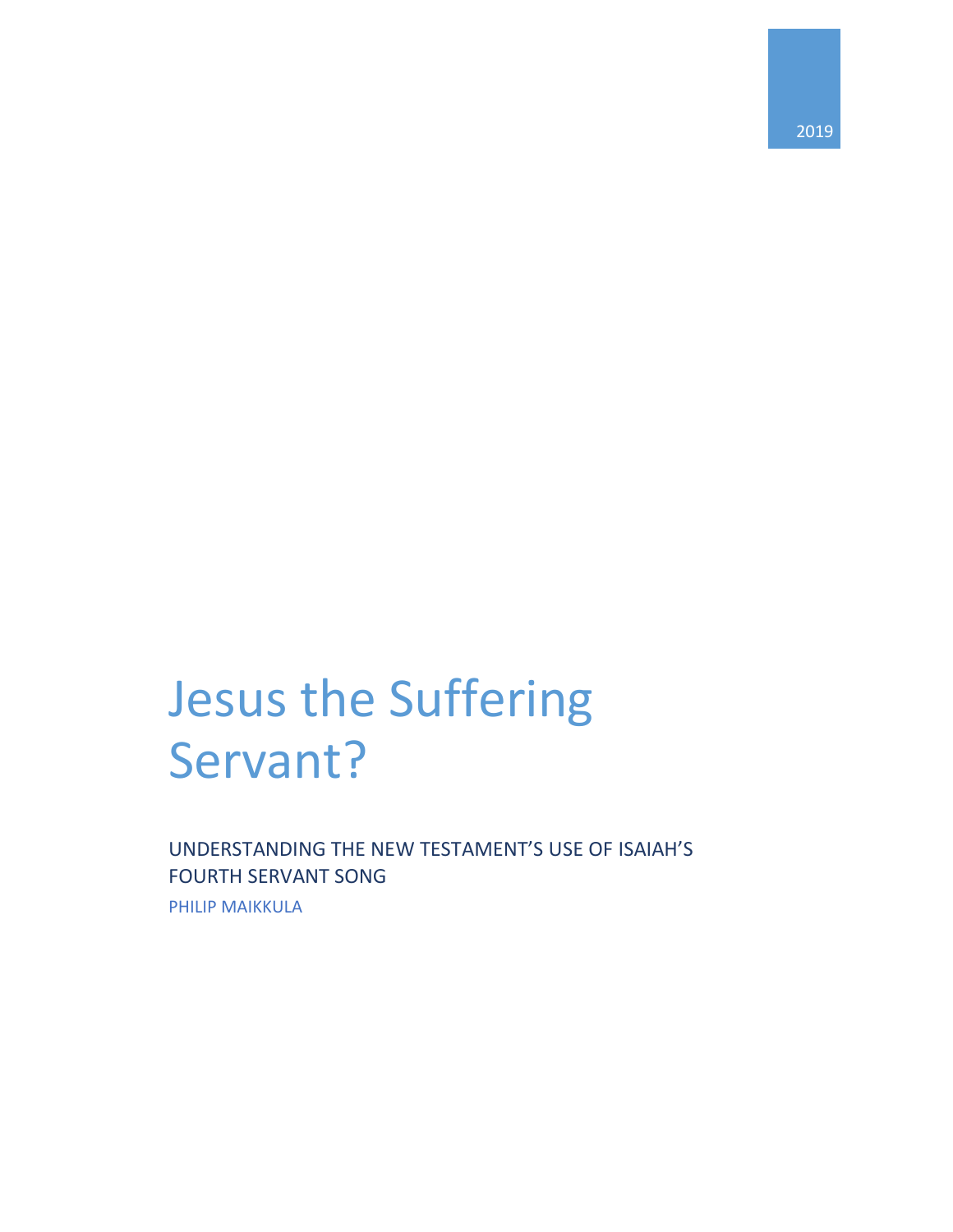## Introduction:

In the Orthodox liturgical tradition, the third Old Testament reading during Vespers of Holy Friday is taken from Isaiah 52.13-54.1 – often called the fourth servant song of Isaiah.<sup>1</sup> On the same liturgical day, in the service of Matins of Holy Friday, typically served the night before, twelve different Gospel accounts of the passion of Jesus are read. <sup>2</sup> That the Orthodox liturgical tradition would draw an interpretive link between the death of Jesus and the suffering servant of Isaiah 53 is not surprising. <sup>3</sup> Such a connection is be expected in Christian circles. Interpreting the death of Jesus through the fourth servant song, or perhaps more accurately, interpreting the fourth servant song through the death of Jesus, has a rich Christian interpretative tradition dating back to the New Testament, as articulated in the story of Philip and the Ethiopian Official (Acts 8:26-35). While the interpretive link is clear, the theological meaning is less so. <sup>4</sup> What meaning should be drawn from this connection? In the modern era, many interpreters have read Isaiah's fourth servant song in order to explore the theological meaning of atonement or to expound a substitutionary understanding of the death of Jesus.<sup>5</sup> But is such a reading justified by the text?

 $\overline{a}$ 

<sup>1</sup> *The Lenten Triodion*, trans. Mother Mary and Archimandrite Kallistos Ware (South Canaan, PA: St. Tikhon's Seminary Press, 2002), 614. The Orthodox tradition includes Isaiah 54.1 in with this reading which is not recognized by modern scholars as part of the fourth servant song. The term servant songs comes from Bernhard Duhm's commentary on Isaiah, *Das Buch Jesaja* 4th ed., (Göttingen: Vandenhoeck & Ruprecht, 1922), 311.

<sup>2</sup> For a complete list of the twelve readings see: *The Lenten Triodion,* 565-600.

<sup>3</sup> The same readings are used in the Roman Catholic lectionary and the revised common lectionary. Cf. "Liturgical Calendar for the Dioceses of the United States of America 2019," *United States Conference of Catholic Bishops Committee on Divine Worship,* accessed April 2, 2019, [http://www.usccb.org/about/divine-worship/liturgical](http://www.usccb.org/about/divine-worship/liturgical-calendar/upload/2019cal.pdf)[calendar/upload/2019cal.pdf;](http://www.usccb.org/about/divine-worship/liturgical-calendar/upload/2019cal.pdf) "The Revised Common Lectionary," *Vanderbilt Divinity School*, accessed April 2, 2019, [https://lectionary.library.vanderbilt.edu/lections.php?year=C&season=Holy%20Week.](https://lectionary.library.vanderbilt.edu/lections.php?year=C&season=Holy%20Week)

<sup>4</sup> For a history of interpretation see, *Isaiah: Interpreted by Early Christian and Medieval Commentators*, trans. and ed., Robert Louis Wilken with Angela Russel Christman and Michael J. Hollerich (Grand Rapids, MI: Eerdmans, 2007); Brevard Childs, *The Struggle to Understand Isaiah as Christian Scripture*, (Grand Rapids, MI: Eerdmans, 2004).

<sup>5</sup> Robert B. Chisholm Jr. "The Christological Fulfillment of Isaiah's Servant Songs," *Bibliotheca Sacra* 163 (October-December 2006): 387-404; Simon Gathercole, *Defending Substitution: An Essay on Atonement in Paul* (Grand Rapids, MI: Baker Academic, 2015); Peter J. Gentry, "The Atonement in Isaiah's Fourth Servant Song (Isaiah 52:13-53:12)," *The Southern Baptist Journal of* Theology 11, no. 2 (Summer, 2007): 20-47; J.I. Packer, "What did the Cross Achieve?: The Logic of Penal Substitution," *Tyndale Bulletin* 25 (1974): 3-45; Thomas D. Petter, "The Meaning of Substitutionary Righteousness in ISA 53:11: A Summary of the Evidence," in *Trinity Journal* 32, no. 2 (Fall, 2011): 165-189. Particularly challenging for many people is the penal substitutionary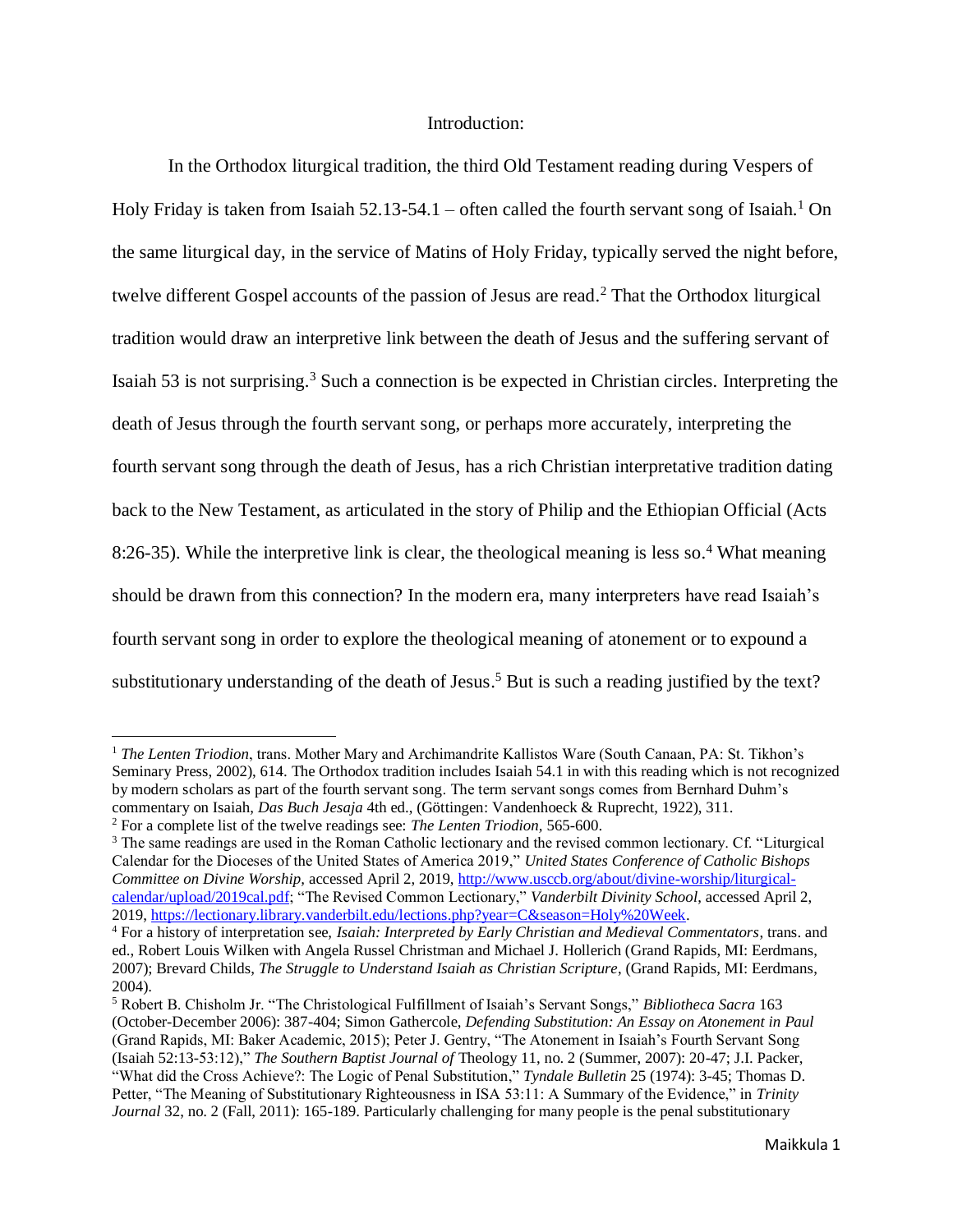To answer these question, I propose we ask another: how did the New Testament authors receive and interpret the fourth servant song of Isaiah? In exploring this question, I will examine each of the instances of a direct quotation from Isaiah's fourth servant song in the New Testament. <sup>6</sup> Through a close reading of each text in context, I will demonstrate that none of the New Testament authors quoted Isaiah's fourth servant song to articulate a substitutionary theology of atonement. Rather each had different theological points to make that were dependent largely on their context.

## Exegesis:

The first instance of a quotation from Isaiah 53 is found in Matthew 8:17.<sup>7</sup> The context is the second of Matthew's different narrative sequences, this time following immediately after the Sermon on the Mount. In this section, Jesus is engaged in his healing ministry – first healing a man with leprosy (vv. 2-4), then the servant of a Roman Centurion (vv. 5-13), and finally Peter's Mother-in-law (vv. 14-15). Verse 16 frames the immediate context of our quotation, "That evening they brought to him many who were possessed with demons; and he cast out the spirits with a word, and cured all who were sick" (Matt. 8:16 NRSV). The emphasis of this section is to present Jesus as a healer with authority, who with a word heals all that come to him.<sup>8</sup> It is in this context that Matthew quotes Isaiah 53:4, "This was to fulfill what had been spoken through the prophet Isaiah, 'He took our infirmities and bore our diseases'" (Matt. 8:17 NRSV).

l

atonement model in which it is assumed that God character means that he must punish someone for sins committed. In our place, Jesus takes upon himself the wrath of God that was stored up for us sinners.

<sup>6</sup> This methodology rests on a more sure footing then one which also considers allusions to Isaiah 53, because in the instances of direct quotation we know the biblical authors is drawing on the text in question.

 $^7$  I have chosen to proceed according to the canonical order of books rather than a chronological order. This will not, however, affect the argument.

<sup>8</sup> Ulrich Luz, *Matthew 8-20*: A Commentary, in *Hermeneia,* trans. James E. Crouch, ed. Helmut Koester (Minneapolis: Fortress Press, 2001), 14.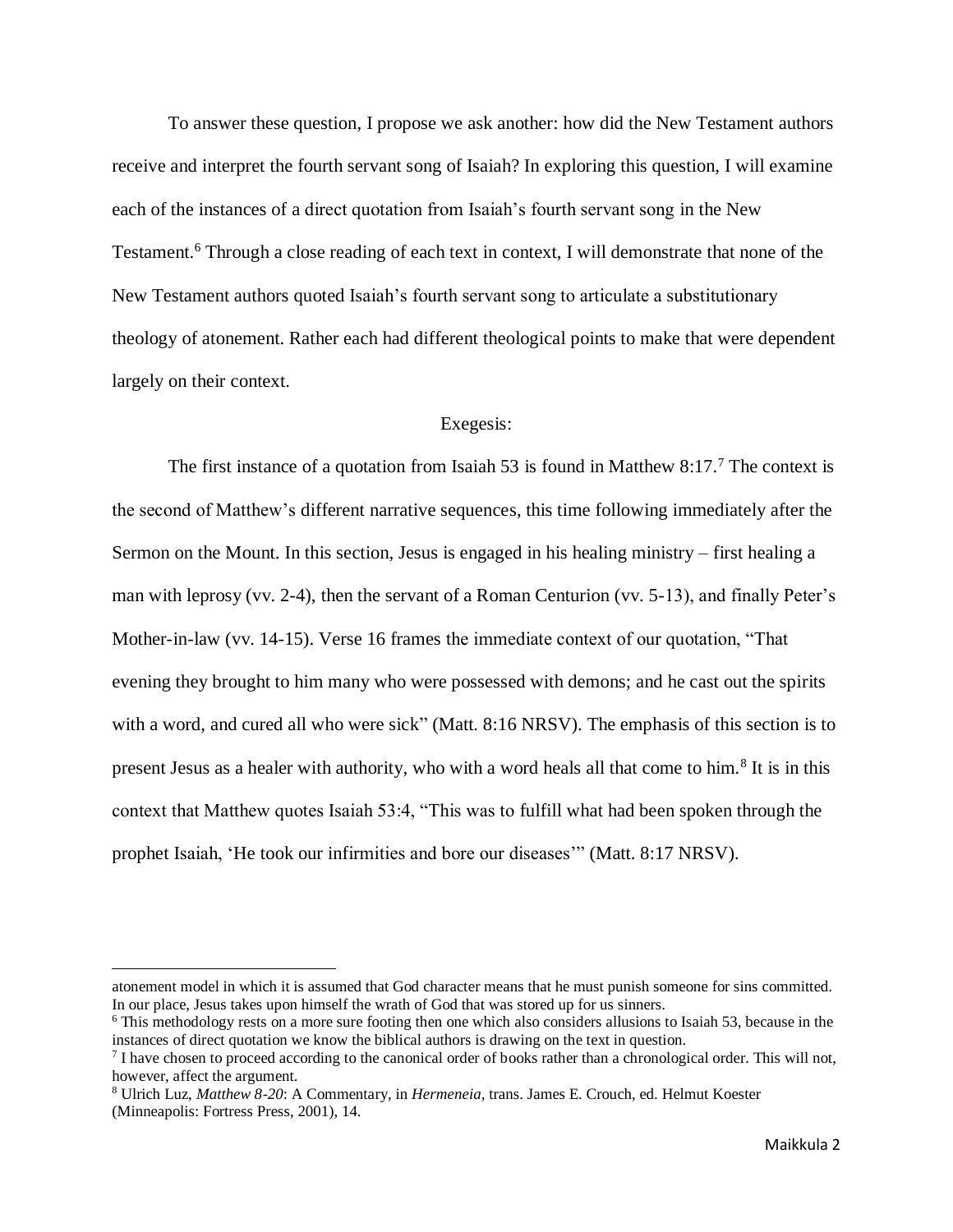Some scholars have seen in Matthew's use of the quotation from Isaiah 53:4, a connection between the Servant of the Lord and Jesus' healing ministry. These scholars argue that Jesus' healing ministry must be understood through the lens of the vicarious suffering of Isaiah's servant, which ultimately points to Jesus' substitutionary death on the cross. <sup>9</sup> This, however, is an interpretive stretch. First, this interpretation presupposes that Matthew was intentionally drawing on the larger context of Isaiah's servant song and that Matthew alludes to this context at other places in the Gospel.<sup>10</sup> Yet, it is just as likely that this quotation fits within early Christian exegetical practices of taking quotations out of context.<sup>11</sup> Second, this reading largely ignores Matthew's own strong emphasis on the power of Jesus' healing ministry, which Matthew stresses without any hint of a reference to the Servant of God or to suffering.<sup>12</sup> Additionally, Matthew quotes from the Hebrew version of Isaiah 53:4 rather than the LXX because the Hebrew text emphasizes the physical nature of Jesus healing ministry while the LXX spiritualizes it.<sup>13</sup> If Matthew wanted to connect Jesus' healing ministry with his vicarious death on the cross to forgive sins, then the LXX would have made the point more clear. The point of Matthew's quotation of Isaiah 53:4 is to show that Jesus' healing ministry was endorsed by prophecy, not that it is somehow connected with his substitutionary death on the cross.

l

<sup>9</sup> See, D.A. Carson, *Matthew* (EBC, 8; Grand Rapids, MI: Zondervan, 1985); R.T. France, *The Gospel According to Matthew* (Grand Rapids, MI: Eerdmans, 1985); R.H. Gundry, *The Use of the Old Testament in St. Matthew's Gospel*; R.H. Gundry, *Matthew: A Commentary on his Handbook for a Mixed Church under Persecution 2nd Edition* (Grand Rapids, MIL Eerdmans, 1994); Kenneth D. Litwak, "The Use of Quotations from Isaiah 52:13-53:12 in the New Testament," *Journal of the Evangelical Theological Society* 26 (1983): 385-94; Eduard Schweizer, *The Good News According to Matthew,* trans. David E. Green (Atlanta: John Knox Press, 1975).

<sup>&</sup>lt;sup>10</sup> For a list of texts often read in light of Isaiah 52:13-53:12, see: Matt. 20:28; 26:28; 27:12; 27:57. Note that none of these texts explicitly cites Isaiah, but rather Isaiah is being read into these texts.

<sup>11</sup> Luz, *Matthew*, 14.

<sup>&</sup>lt;sup>12</sup> See, Matt. 12:18-21 where Jesus is identified with the servant of God. Cf. Rick Watts, "Messianic Servant or the End of Israel's Exilic Curse? Isaiah 53.4 in Matthew 8.17," *Journal for the Study of the New Testament* 38, no. 1 (2015): 81-95.

 $^{13}$  Cf. אָכֵן חֱלְיֵנוּ הוּא נָשָׂא וּמַכְאֹבֵינוּ σει ξερί ήμῶν ἀρει καὶ περὶ ήμῶν ὀδυνᾶται (Isa. 53:4 LXX). The LXX emphasizes sins rather than diseases.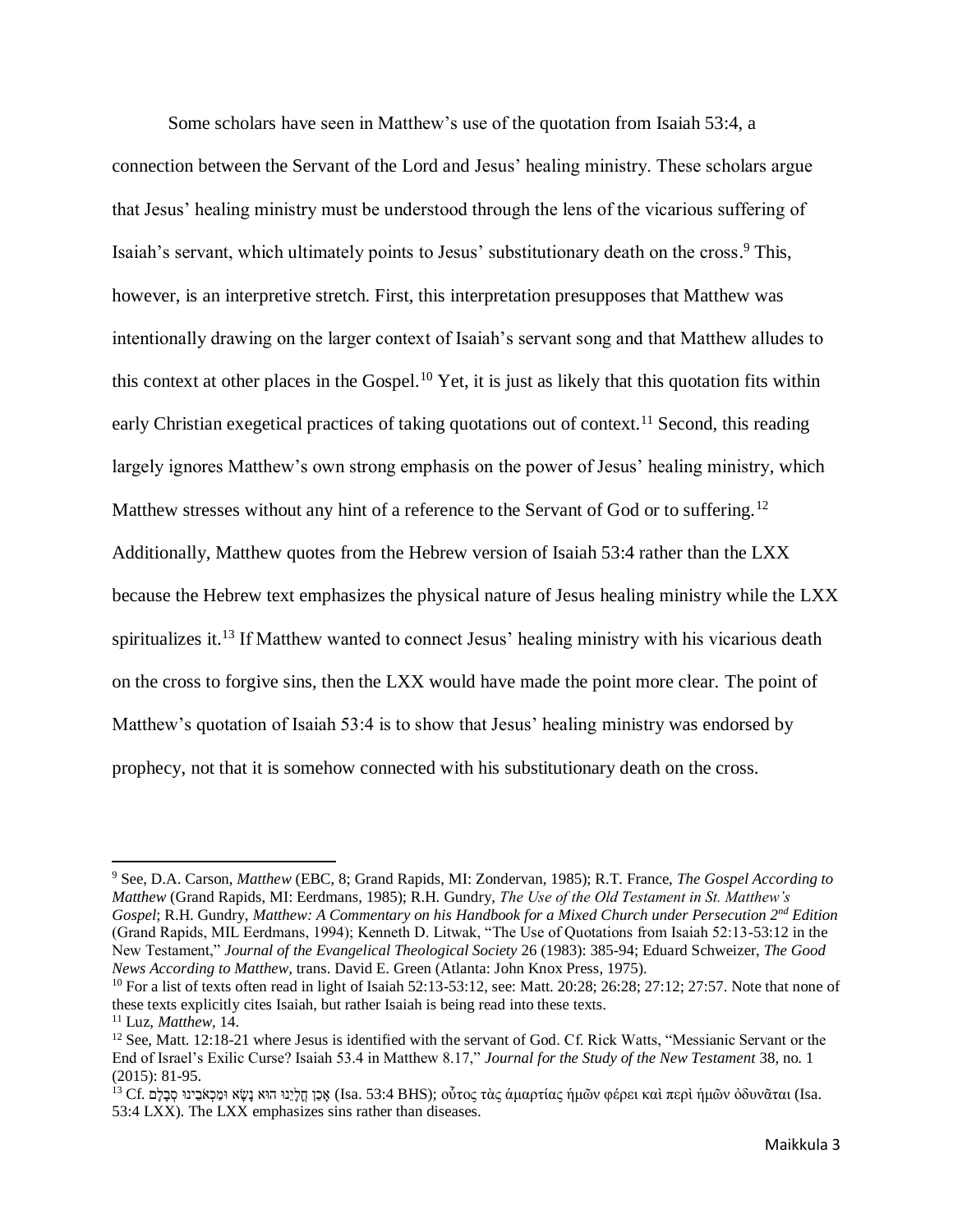The next direct quotation of Isaiah 53 comes from Luke 22:37.<sup>14</sup> The context for this citation is a final conversation Jesus had with his disciples following the last supper. At the end of the short conversation on Jesus' life of service and Peter's upcoming betrayal, Jesus tells the disciples that unlike in their previous missionary efforts, now they must get a money bag, a sack, and even buy a sword (Luke 22:35-36).

There is a great deal of confusion concerning the meaning of this text, especially concerning Jesus advice to acquire swords. Bovon reads the text as teaching that different eras call for different equipment. Jesus presence was analogous to military exercises in which minimal equipment was needed, but post-Easter, the risks will be real and the disciples need to be ready.<sup>15</sup>

Oddly, Bovon does not connect the need for swords with the quotation from Isaiah 53:12, but rather reflects on the larger theological meaning of Luke's quotation of Isaiah's fourth servant song and its connection to Jesus "expiatory sacrifice for the sins of the people."<sup>16</sup> Yet, if you pay attention to the text itself you can see that Bovon misses the point that Luke is drawing out. Immediately after this scene, Jesus will go to the Mount of Olives where he will be arrested. When Jesus quotes Isaiah, "And he was counted among the lawless" (Lk. 22:37 NRSV), we should not only think of Jesus upcoming crucifixion as a criminal, but more importantly his impending arrest as one. Luke is stressing that the prophetic plan of God requires that Jesus be counted among the criminals. That is why the disciples must now carry swords.<sup>17</sup> When the chief

l

 $14$  This same text of Isaiah is quoted in Mark 15:28, however, the best manuscripts do not contain this verse and modern critical editions omit it, suggesting that it was interpolated to harmonize with Luke's Gospel.

<sup>15</sup> Francois *Bovon*, *Luke 3: A Commentary on the Gospel of Luke 19:28-24:53*, in *Hermeneia,* trans. James Crouch, ed. Helmut Koester (Minneapolis: Fortress Press, 2012), 182.

<sup>16</sup> Bovon 183-184.

<sup>&</sup>lt;sup>17</sup> This also explains why Jesus immediately puts an end to the violence when a disciple cuts the ear off the high priests servant. Jesus was not telling his disciples to have swords because he was endorsing violence. Rather, Jesus was seeking to fulfill prophecy – to be considered a criminal.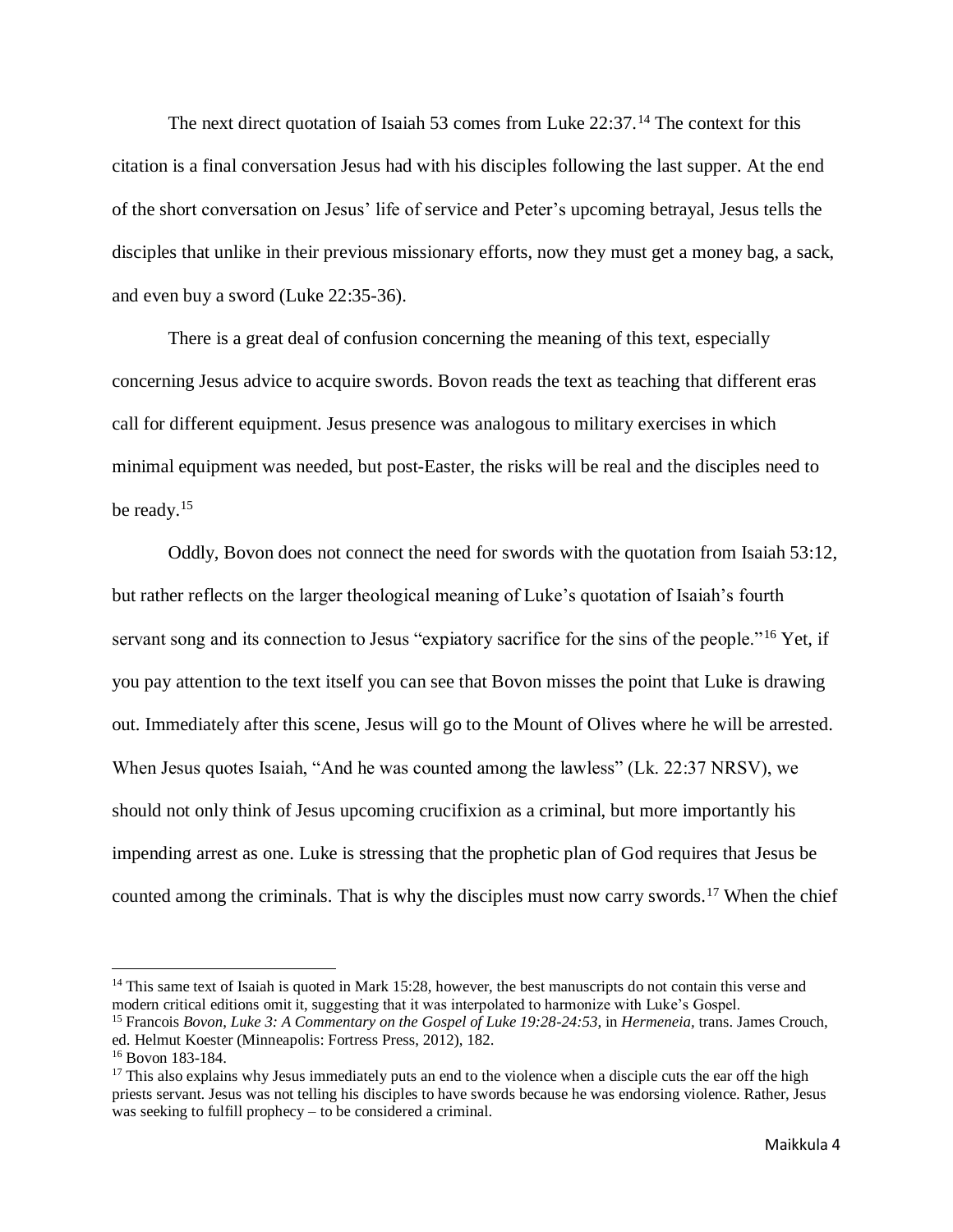priests and temple guards come to arrest Jesus, he highlights their treatment of him. "Have you come out with swords and clubs as if I were a *bandit*?" (Lk. 22:52 NRS). In this instance, Isaiah is quoted to explain Jesus' arrest and treatment like a criminal. It says nothing of the theological meaning of his death. Any such reading must be imported from the reader.

The next direct quotation occurs in John 12:38, quoting Isaiah 53:1. Some interpreters have gone to great lengths to connect the quotation of Isaiah with the broader themes of the suffering servant.<sup>18</sup> While efforts like this are interesting, we should be cautious not to draw broader theological conclusions from the quotation than the Gospel writer. The explanation of this quotation is quite clear from the context. Verse 37 reads, "Although he had performed so many signs in their presence, they did not believe in him" (Jn. 12:37 NRSV). In order to explain this reality, Jesus quotes Isaiah 53:1, "Lord, who has believed our message, and to whom has the arm of the Lord been revealed?" (Jn. 12:38 NRSV). The disbelief of Jesus' contemporaries was so shocking, the only explanatory recourse was to appeal to the prophetic will of God.<sup>19</sup>

The quotation of Isaiah 53:7-8 in Acts chapter 8 is perhaps the most difficult case we will consider. As we discussed in the introduction, the Ethiopian Official was reading Isaiah's fourth servant song and upon meeting Philip invites him to help him understand the text. Philip uses the text of Isaiah to preach about Jesus. While some have attempted to see in this text, a reference to Jesus's atoning death for sin,<sup>20</sup> it is important to note very carefully what Luke does and does not quote from Isaiah. Using the LXX almost verbatim,<sup>21</sup> Luke quotes the text Isaiah 53:7b and 8a.

 $\overline{a}$ 

<sup>18</sup> Jonathan Lett, "The Divine Identity of Jesus as the Reason for Israel's Unbelief in John 12:26-43," *Journal of Biblical Literature* 135, no. 1 (2016): 159-173.

<sup>19</sup> Ernst Haenchen, *John 2: A Commentary on the Gospel of John Chapters 7-21*, trans. Robert W. Funk, ed. Robert W. Funk with Ulrich Busse (Philadelphia: Fortress Press, 1984), 100-101.

<sup>20</sup> For example of an attempt to develop of Christology around the suffering servant, see: Oscar Cullmann, *The Christology of the New Testament Revised Edition*, trans. Shirley C. Guthrie and Charles A.M. Hall (Philadelphia: Westminster Press, 1963).

<sup>21</sup> Cf. Richard I. Pervo, *Acts: A Commentary*, ed. Harold W. Attridge (Minneapolis: Fortress Press, 2009), 225, n. 64.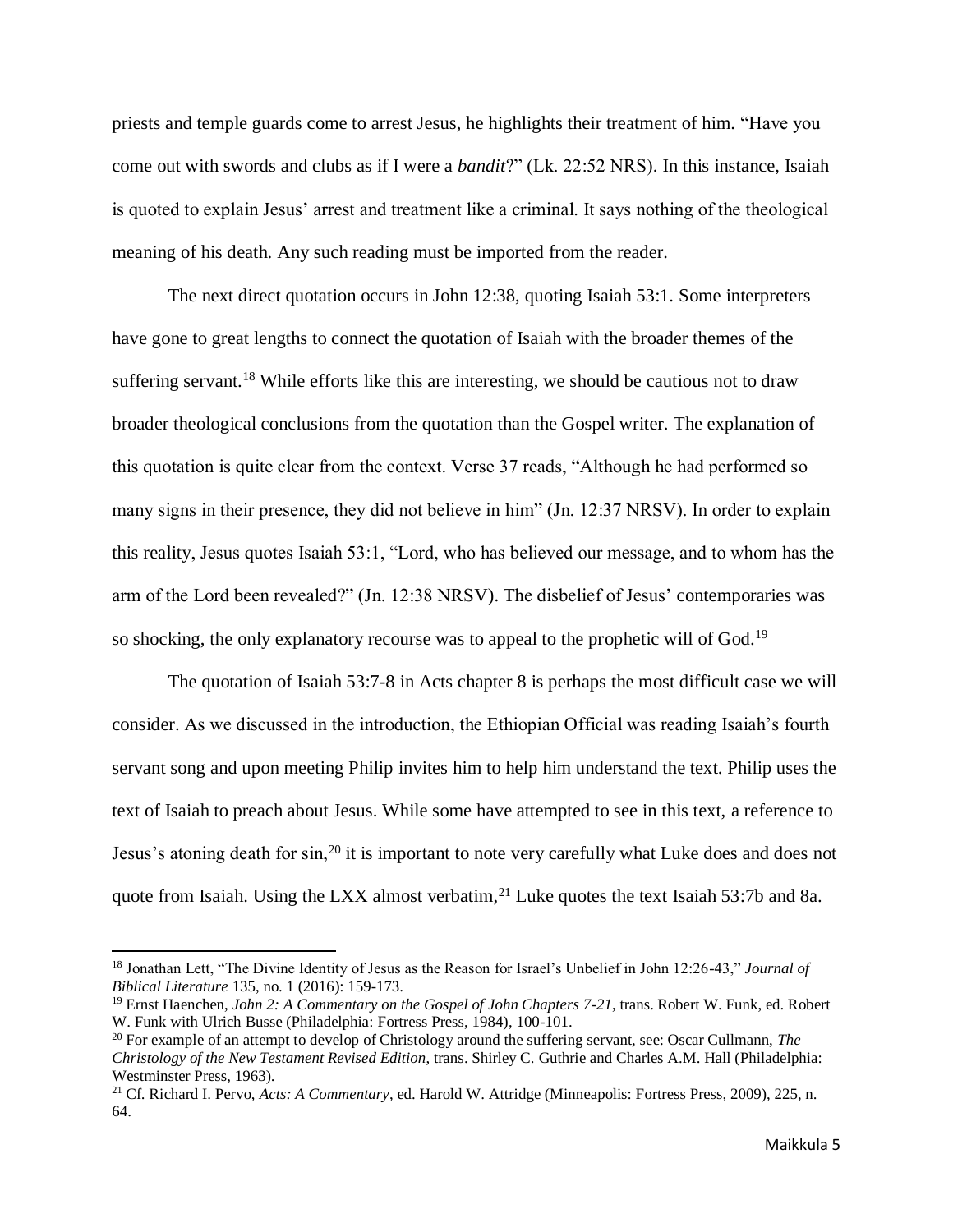He does not, however, quote Isaiah 53:4-6 or verse 8b which are of interest to interpreters looking for a theology of substitutionary atoning in the death of Jesus. As Spencer has highlighted, "Luke seems studiously to avoid any hint to atoning efficacy, highlighting instead the element of *ταπείνωσις* (vv. 7-8a)."<sup>22</sup> The theological point of this text can be parsed in two different ways depending on the meaning of the verb *αἴρω* – either exaltation or removal. First, the passage could be drawing a contrast between the humiliation of Jesus and the reversal of that humiliation in the resurrection – exaltation. Second, the text could be highlighted that Jesus was denied justice, but accepted this humiliation in silence – removal.<sup>23</sup> Whichever of these meanings is preferred, the text is not suggesting a theology of substitutionary atonement.

Two times in Romans, Paul quotes from the fourth servant song of Isaiah. Both are in reference to his missionary activities. The first instance is in Romans 10:16, where Paul quotes Isaiah 53:1. The context of this quotation makes the understanding of the Paul's use of Isaiah easily understandable. In speaking of his preaching the good news, Paul reflects, "But not all have obeyed the good news; for Isaiah says, 'Lord, who has believed our message?'" (Rom. 10:16 NRSV). A problem faced by the early Christian community was how to explain the failure of the Jewish nation to convert in mass. If Christ was the messiah, as early Christian preaching insisted, then why did the Jews not embrace him? Paul uses this quote from Isaiah as part of an elaborate apologetic to explain this discrepancy. The second instance, is Romans 15:21, where Paul quotes from Isaiah 52:15. Again this is in relation to Paul's missionary activity. Paul's missionary practice was to go to those who had never heard the good news, so that he would "not build on someone else's foundation" (Rom. 15:20 NRSV). Paul prefers to quote from the LXX

 $\overline{a}$ 

<sup>22</sup> Scott F. Spencer, *The Portrait of Philip in Acts: A study of Roles and Relations,* in *Journal for the Study of the New Testament. Supplement Series*, Vol. 67 (Sheffield: Sheffield Academic Press, 1992), 175. <sup>23</sup> Pervo, *Acts: A Commentary*, 225-226.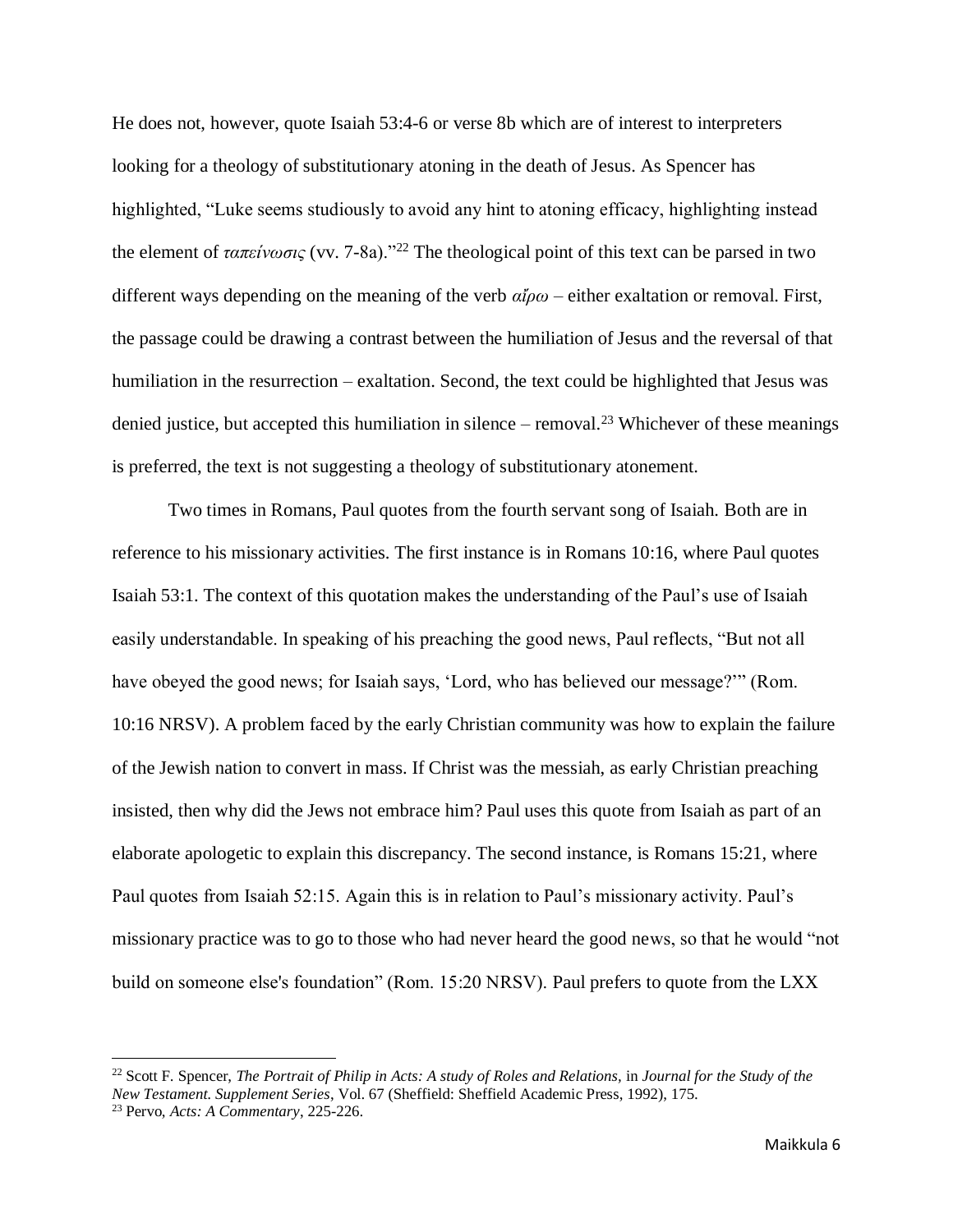because it introduces the pronoun *αὐτός,* allowing Paul to more explicitly connect this text to Jesus.

The final quotation from Isaiah's fourth servant song appears in 1 Peter 2:21-25. The context of this section is 1 Peter's "household code."<sup>24</sup> Each member of the household is addressed with the proper way they ought to act within the house.<sup>25</sup> It is in this context that 1 Peter quotes from Isaiah 53. In offer his advice to slaves, the author of 1 Peter gives them an example to look up to – the suffering of Christ. This context, helps us to understand the meaning of 1 Peter's use of the Isaiah 53. Slaves would often suffer injustice (1 Pet. 2:20), but the author of 1 Peter reminds the slaves that accepting unjust suffering is part of the moral requirement of Christians because they must follow the example set by Christ.<sup>26</sup> While this text might present us with a morally objectionable ethic in relation to oppressed people, it does not suggest a theory of substitutionary atonement.

## Conclusion and Reflection:

There can be little doubt that from the earliest period, Christians have seen an interpretive link between the ministry of Jesus and the fourth servant song of Isaiah. This theological link has been developed through the years and been used extensively by some to argue for a theology of substitutionary atonement. This article has challenge that link by demonstrating that while the New Testament utilized the fourth servant song, it did so in a variety of ways and always with a particular context in mind. Never does the New Testament interpret the fourth servant song of Isaiah to understand the death of Jesus in a substitutionary sense. This ought to give modern interpreters and theologians pause when they consider how they will understand Isaiah 53 in

 $\overline{\phantom{0}}$ 

<sup>24</sup> See, Pheme Perkins, *First and Second Peter, James, and Jude*, in *Interpretation* (Louisville: John Knox Press, 1995), 50-52.

 $25$  In this instance, the typical order is reversed and children are left off the list. Cf. Col. 3:18-4:1; Eph. 5:21-6:9.  $26$  Perkins 54.